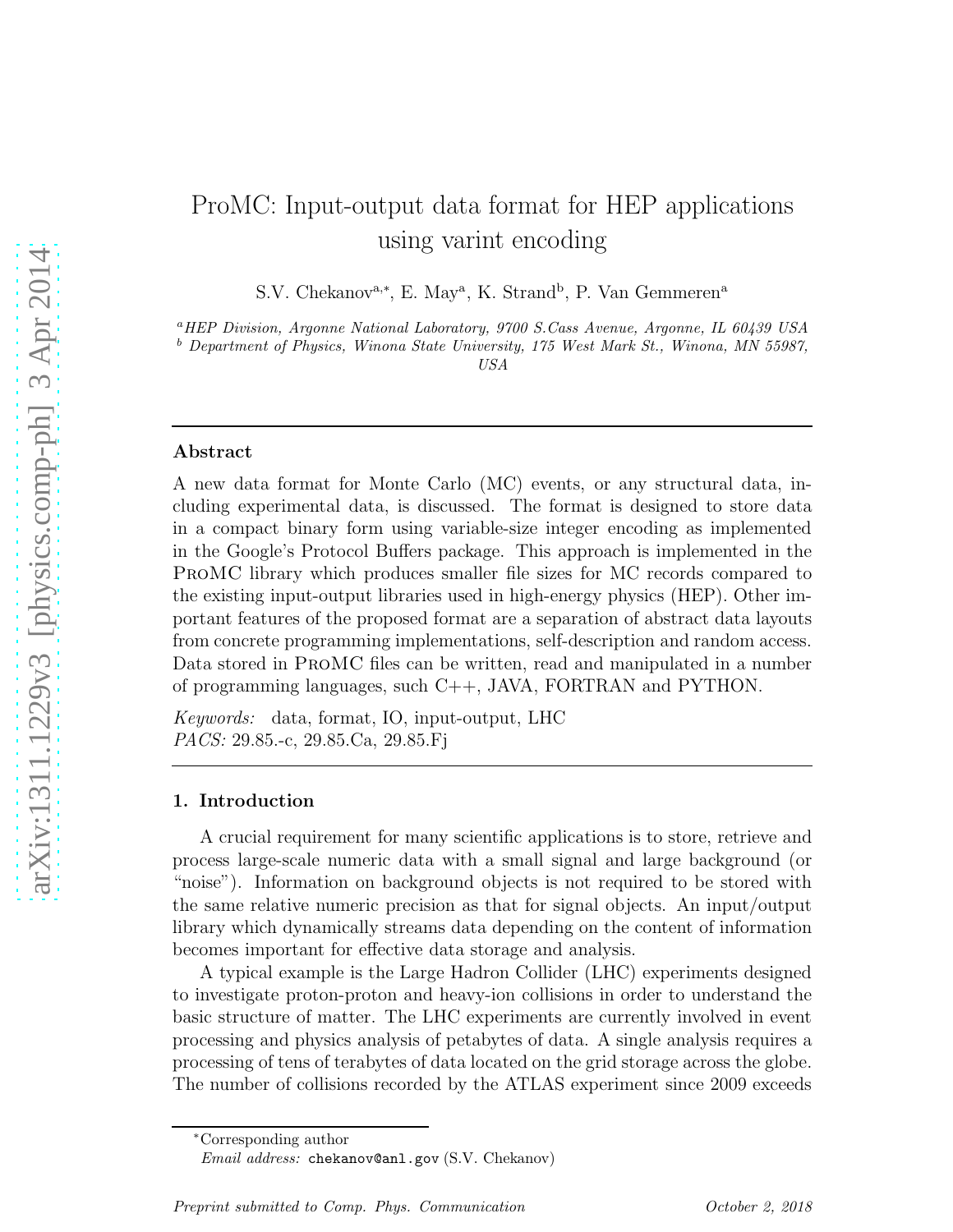20 billion. The number of particles in a single collision will increase by a factor 5-10 for future high-luminosity LHC runs. Currently, the LHC experiments store more than 100 petabytes of data and this number will increase by a factor 10 over the next 10 years. Most stored data has a small fraction of "signal" particles, while most of low-energetic particles from other events are less interesting and represent "pileup" background. It is important to store pileup particles to derive corrections, but to store such particles with the same numeric precision as signal particles is not justified and inefficient.

This paper discusses an input-output library which has a content-dependent compression of data for files. It stores less energetic particles with reduced relative numeric precision and smaller numbers of bytes compared to to high-energetic particles. The library is designed for Monte Carlo (MC) simulation events, but it can naturally be extended to store any information. The library was created during the Snowmass Community Studies [\[1](#page-12-0)] with the goal to store MC simulations in a compact form on public web pages.

# 2. The proposal

This paper discusses an input/output persistent framework which:

- streams data into a binary form and dynamically writes less interesting, low-energetic particles with a reduced numeric precision compared to more energetic "signal" particles. For example, it is expected that such contentdependent compression may decrease the LHC data volume by 30% or more [\[2](#page-12-1)]. Although we use the word "compression", it should be noted that no standard compression algorithms (gzip, zip, bunzip2) are used since the file-size reduction is achieved using a highly efficient binary format.
- is multiplatform. Data records can be manipulated in  $C_{++}$ , JAVA and PYTHON. This opens the possibility to use a number of "opportunistic" platforms for data analysis, such as Windows or Android, which have not been used widely in HEP.
- is a self-describing data format based on a template approach to encode complex data structures. One can generate C++, JAVA and PYTHON analysis codes from the file itself.
- has random access capabilities. Events can be read starting at any index. Individual events can be accessed via the network without downloading the entire files. Metadata information can be encoded for each record, allowing for a fast access to interesting events.
- is implemented as a simple, self-containing library which can easily be deployed on a number of architectures including supercomputers, such as IBM Blue Gene/Q system.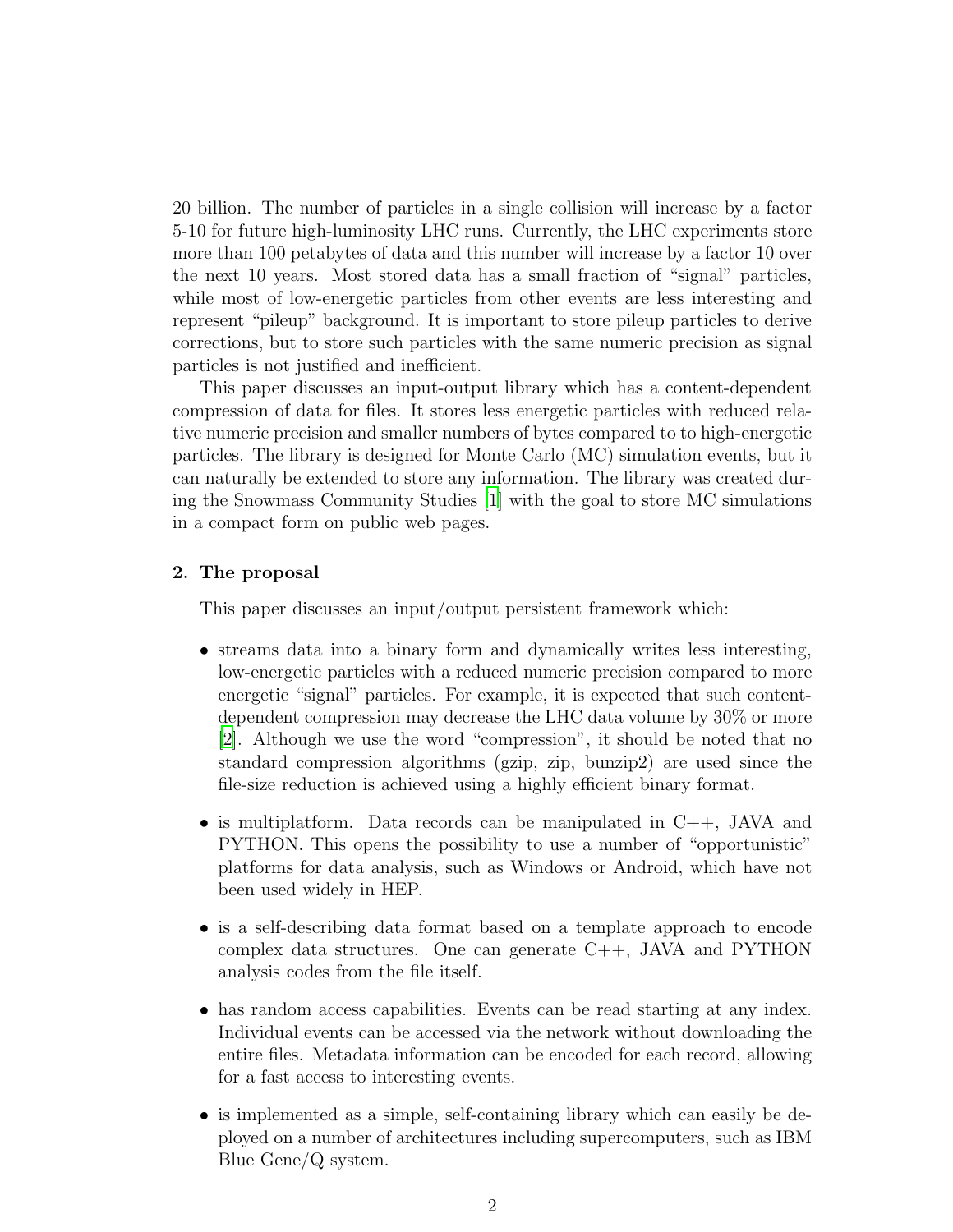The proposed input-output framework is expected to be used in many scientific areas. In particular, it is useful for (a) data reduction for large generalpurpose detectors at colliders and other experiments; (b) effective data preservation due to small file sizes, backward compatibility and self-descriptive property; (c) effective data analysis without CPU overhead due to the standard decompression algorithms.

## 3. Existing approaches

The LHC experiments store data and experiment-specific MC events in compressed ROOT format [\[3\]](#page-12-2). To store events generated by MC models in a more generic and exchangeable way, HEPMC [\[4](#page-12-3)], STDHEP [\[5](#page-12-4)], HepML [\[6](#page-12-5)] and the Les Houches event format (LHEF) [\[7](#page-12-6)] file formats have been developed. For example, the HEPMC library is interfaced with all major Monte Carlo models and is widely used by the HEP community due to its simplicity, platform independence, exchangeability and reusability. However, the HEPMC format stores data in uncompressed ASCII files, which are typically ten times larger than ROOT files with the default compression.

The ROOT IO is an integrated part of the  $C_{++}$  ROOT analysis framework [\[3\]](#page-12-2) developed at CERN. This framework is heavily integrated in the Linux platform. It uses the "gzip" compression which is a CPU intensive and lacks flexibility for storing particles depending on their importance. As discussed before, the current and future LHC experiments will collect events with only a small fraction of signal particles that are important for analyzers, while most of low-energetic particles from other (overlayed) events represent "pileup" background. For high-luminosity LHC runs, one "signal" event (for example, event with a Higgs particle) will contain 50-140 pileup events, with up to 10,000 low-energy particles that are not important for analysis of signal signatures. Still, such particles (or a fraction of such particles) should be kept to derive corrections to signals. Therefore, to store low-energetic particles with a smaller numeric precision becomes crucial in effective data storage and analysis. The fixed-number of bytes to represent numeric data used by ROOT and by other data formats does not allow implementation of a compression that depends on particle properties (particle energy, mass, origin, etc.).

#### 4. Varint data encoding

A possible solution for data reduction is to use "varints" [\[8](#page-12-7)] which can encode integer (int32, int64, etc.) values using variable number of bytes<sup>[1](#page-2-0)</sup>. Such algorithm is implemented in the Google's Protocol Buffers library [\[8](#page-12-7)]. This library

<span id="page-2-0"></span><sup>&</sup>lt;sup>1</sup> In the case of 4-momentum, one can convert a float variable to varint using a predefined conversion factor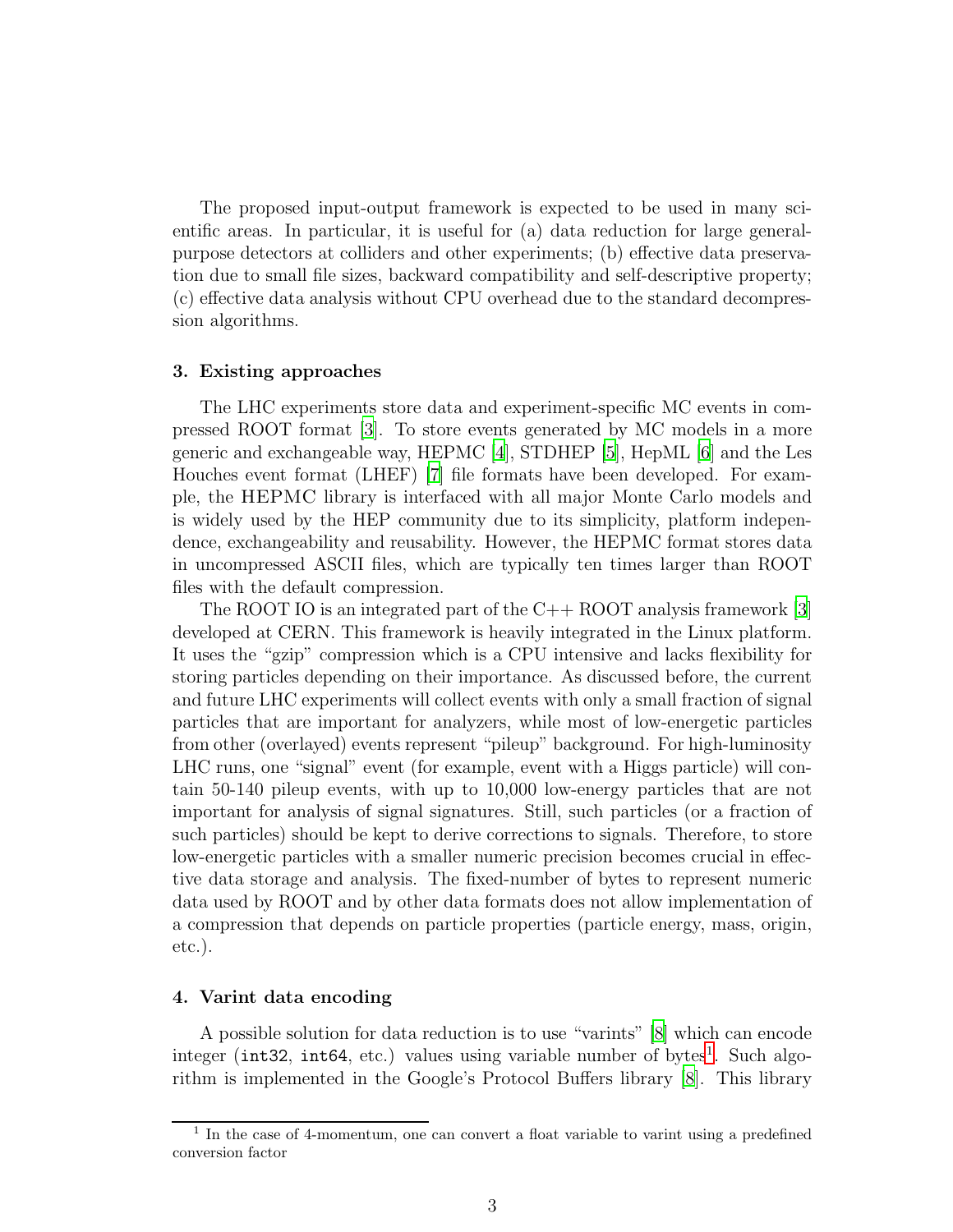encodes complex data in the form of platform-neutral "messages". A message is a logical record of information containing a series of name-value pairs. Smaller integer numbers represented by varints in such messages use a smaller number of bytes compared to large numbers. For HEP applications, this implies that four-momenta of low-energetic particles encoded using the integer values can be represented with a smaller number of bytes. In addition, many particle characteristics (such as particle status, particle ID, etc.) should be represented by integer values anyway and this is well suited to the varint representation.

Historically, the approach to store HEP data using Google's Protocol Buffers was first attempted in the JHEPWORK<sup>[2](#page-3-0)</sup> data-analysis framework [\[10\]](#page-12-8) in 2008, which offered the CBOOK C++ package to keep Monte Carlo records and other structural data using varints. Later, the PROTOCOL BUFFERS library became the core of another HEP library, the so-called A4 project [\[11](#page-12-9)], that had the goal of providing fast I/O for structured data.

Although the varint data encoding is available in the PROTOCOL BUFFERS library publicly released by Google, this library alone is not sufficient to pursuit the goal of creating large files with multiple logically-separated records. The Protocol Buffers approach is most effective if each separate Protocol Buffers message has a size of less than 1 MB (as recommended by Google). The major problems that need to be addressed are: 1) to design Protocol Buffers message to store particles in a single event to allow for the varint representation; 2) to find a method of serialization of multiple messages ("events") into a file which can keep many events; 3) how to implement metadata model for fast access of interesting events and particles. While (1) is rather specific to HEP, (2) and (3) are very general issues that have to be solved in any research area where logically-separated event records with varint-based information is an attractive option for data storage and processing. Because of such problems, the usage of Google's Protocol Buffers to keep large numeric data is still limited in science and technology.

#### <span id="page-3-1"></span>5. Current implementation

The following sections will discuss the current implementation of the library, called ProMC, which implements all the features discussed above. In the following, we will use small-caps typeface fonts to indicate the ProMC library implemented in C++, while files generated using this library, "ProMC" files, will be shown using the normal fonts. A similar convention is applied for other library names, such as the PROTOCOL BUFFERS library that is used to write and read Protocol Buffers messages.

The ProMC C++ library [\[2](#page-12-1)] is designed to store HEP collision events using the Google's PROTOCOL BUFFERS library as a backend. The data are stored in a file with the file headers and multiple logically-separated messages. Each separate

<span id="page-3-0"></span><sup>2</sup>JHepWork was renamed to SCaVis [\[9\]](#page-12-10) in 2013.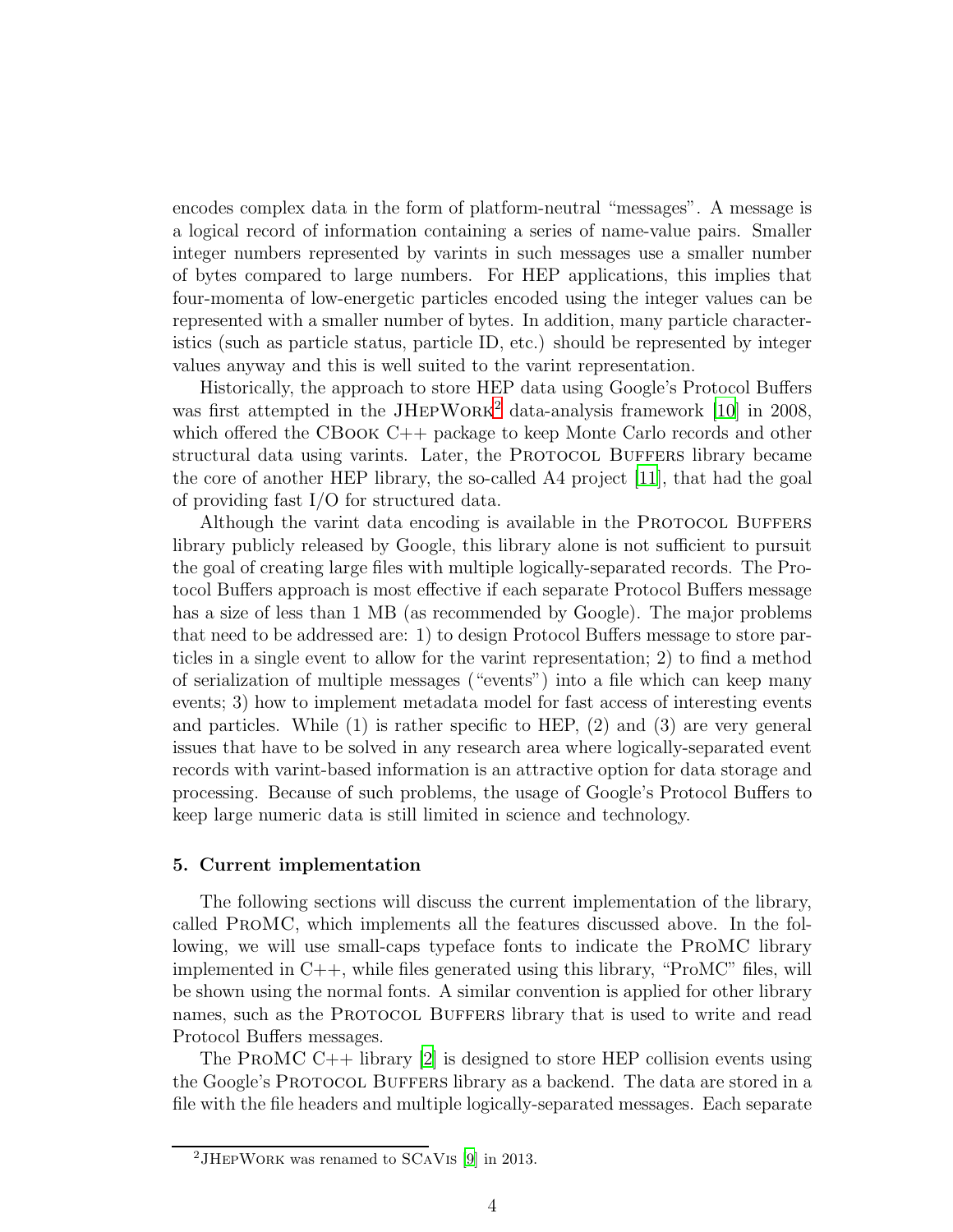message leverages the varint encoding for representing a single MC event. Figure [1](#page-5-0) shows a schematic representation of a ProMC file. All Protocol Buffers messages are stored as ZIP entries inside the ProMC file using the ZIPIOS $++$  package [\[12\]](#page-12-11) for reading and writing ZIP files through the standard C++ iostreams. The ZIP method for archiving supports lossless data compression, as implemented in the ZLIB library [\[13](#page-12-12)]. However, this library is only used to organize binary Protocol Buffers's messages (which do not require compression) in the ProMC files. In this sense, ZIP is a method of archiving binary records, rather than the actual method of compressing event records. The ZIP compression, however, is used for some metafile records, such as text templates describing file layouts and logfiles which can be embedded inside the ProMC files.

The PROTOCOL BUFFERS library (version 2.5) is included in the PROMC package to avoid clashes with the already installed PROTOCOL BUFFERS library (which can be version 2.42 for many Linux distributions), to provide better selfcontainment and to simplify the deployment of examples and conversion tools which use a predefined location of the PROTOCOL BUFFERS library. However, PROMC can also be installed using the existing PROTOCOL BUFFERS library, as described in the ProMC web page [\[2](#page-12-1)]. In this form, all ProMC Makefiles of the conversion tools should be redesigned.

To work with the ProMC files, the ProMC C++ library does not need to be installed. This C++ library has to be installed if events will be written or read in C++. ProMC files can also be read and created using JAVA or PYTHON, without the platform-dependent ProMC library.

The current ProMC library is built on the assumption that the new data format should be self-describing and can generate analysis source codes (in  $C++$ , JAVA, PYTHON) from a ProMC file itself without knowing how it was originally created. Additional notable features of ProMC are random access to any given event and a possibility to stream individual events through the network without reading or downloading entire files.

Several benchmarks have shown that ProMC files are rather compact, typically 40% smaller than ROOT files assuming Double32 t types for float values and the default ROOT compression. Table [1](#page-14-0) shows the file sizes for 10,000  $tt$ events generated with PYTHIA 8 [\[14](#page-13-0)] for a pp collider at 14 TeV. The ProMC files are 38% smaller than files with the same information using ROOT, and significantly smaller than LHEF  $|7|$  and HEPMC (production release: 2.03.11)  $|4|$ files, including those with the compression based on the gzip, bzip2 and lzma algorithms. In case of events with large pileup (i.e. a large fraction of soft particles), ProMC files can lead to almost a factor two smaller files compared to ROOT files with the same information stored using Double32<sub>-t</sub> data types.

The same table shows benchmark tests for the read speed. For these tests, the files were opened, and all entries with 4-momenta of particles were extracted, but no calculations are performed. The read speed of the ProMC files is 30% faster than for the ROOT files based on the default gzip compression, and is substan-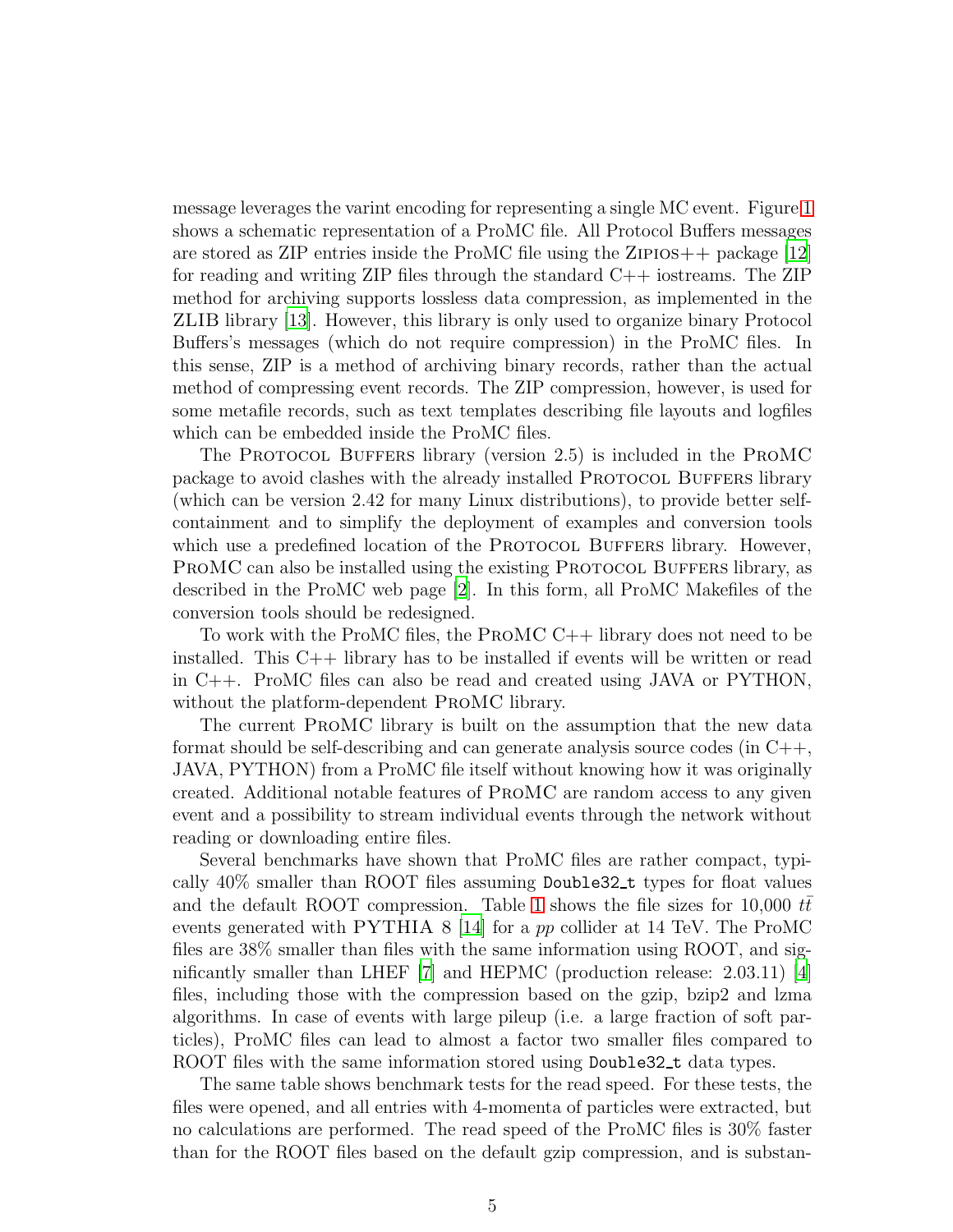

<span id="page-5-0"></span>Figure 1: A schematic representation of the ProMC file format. All records are encoded using the Protocol Buffers messages. In addition, some metadata information is stored as text files inside the ZIP file for easy access on platforms without the installed ProMC library.

tially faster compared to the other formats. It can be seen that this difference in the read speed is roughly proportional to file sizes. Files in the LHEF and HEPMC formats after compression were not tested, given that such, technically challenging tests, can hardly show much improvement in the read speed since a typical time for file decompression is 1-2 min. No significant difference in the file creation speed was detected (this test was dominated by event generation).

In addition to the  $C++$  compiled programs, benchmark tests were also performed using programs implemented in JAVA and JYTHON (the PYTHON language implemented in JAVA) using the SCaVis [\[9](#page-12-10), [10\]](#page-12-8) framework. The JAVA Virtual Machine (JVM) processes the ProMC files faster than the programs implemented in  $C_{++}$ . This indicates that JVM creates a more optimized binary code to deliver a better performance. In the case of LHEF ASCII files and JVM, the benchmark program parses all lines and tokenizes the strings, without attempting to build complete particle record, therefore, such test may not be accurate when comparing with the ROOT and ProMC approaches.

Benchmarks tests using PYTHON implemented in C have also been performed. The read speed of ROOT files (67 sec) was found to be substantially faster than for the ProMC files (980 sec). This was explained by the fact that the PYTHON benchmark program for the ProMC file tests was implemented in pure PYTHON and does not use a C++ binding (unlike PyROOT that uses C++ libraries). In order to perform a fair comparison for the PYTHON benchmark programs, a  $C_{++}$  backend for the PROTOCOL BUFFERS should be enabled. This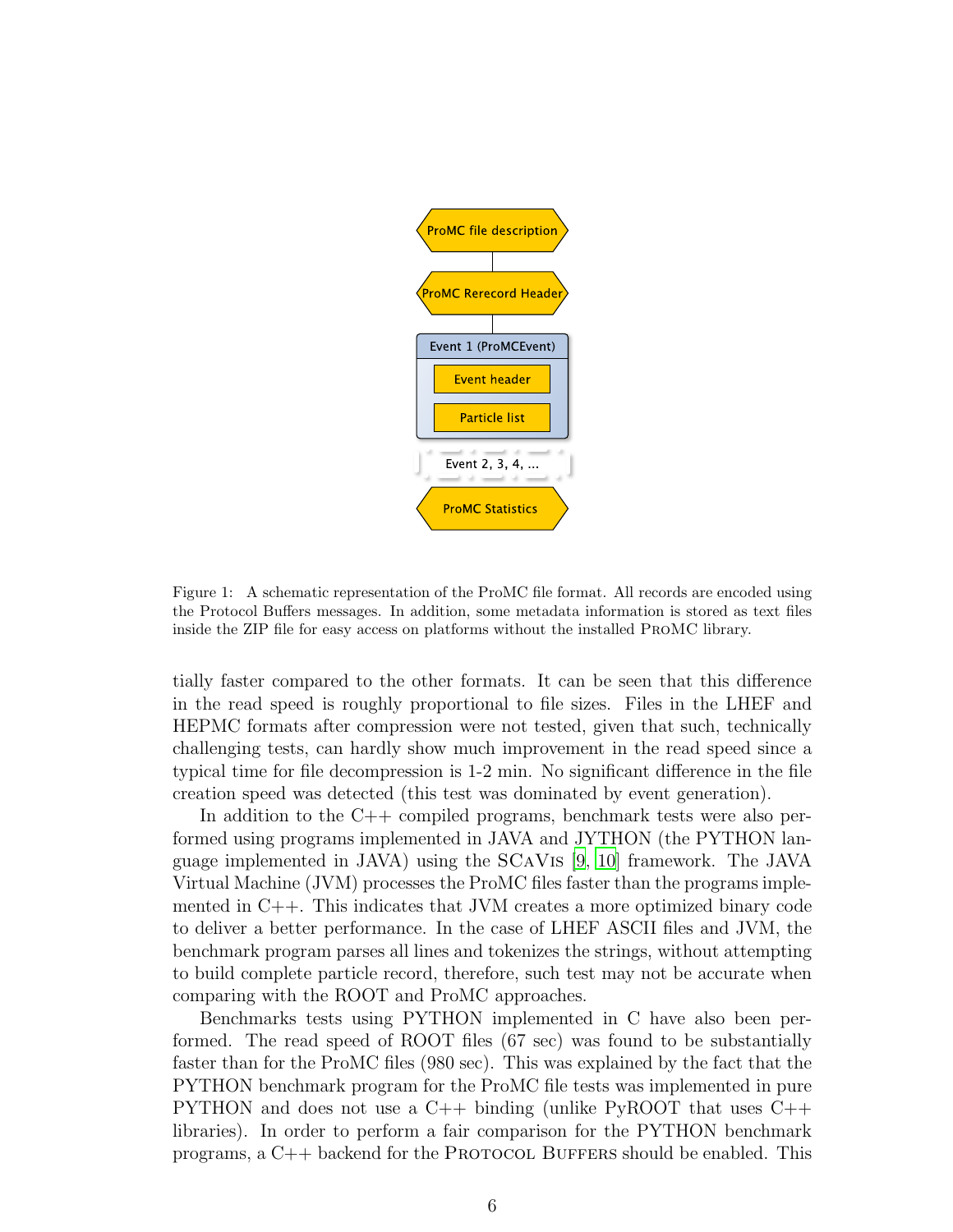has not been implemented yet for the ProMC library.

The ProMC file size depends on many factors, but there are three major factors that should be mentioned: 1) energy distributions of stored particles; 2) what information is stored; 3) how the information is represented using integer values and a typical range of integer values. In the first case, events with large fraction of low-energy ("soft") particles will use smaller file size than those that contain particles with large values of 4-momenta of particles. The file size depends on a conversion factor which converts float values to integer representation.

The default ProMC mapping between the energy units used in HEP and integer values is given in Table [2](#page-15-0) for a typical pp collision experiment at centreof-mass (CM) energies up to 20 TeV. This mapping between integer type in  $C++/JAVA$  and the varint type was obtained by multiplying energies, masses and 4-momentum components expressed in GeV by the factor  $10<sup>5</sup>$ , and rounding the resulting value to nearest integer. For a collider at  $\sqrt{s}$  = 100 TeV, this mapping can fail for storing particles (jets) with energies above 21 TeV, therefore, a multiplication factor should be reduced to  $10<sup>4</sup>$  in order to be store possible particles or jets close to this CM energy range. On the other hand, the conversion factor can be increased for low-energy experiments. To avoid overflows for large energies, the primary rule to remember when using the multiplicative conversion factor is that  $\sqrt{s}$  times the multiplicative factor should not be larger than  $2^{31} - 1$ assuming integer data type is in the 32-bit representation. Another consideration is the required relative numeric precision, since large numbers may lead to less effective storage for varints.

Table [3](#page-15-1) shows the default mapping between energy (or masses,4-momentum etc.) values and the 32-bit integer representation using the varint encoding. The last column shows the rounding errors which should be noted when restoring the data. This table corresponds to the default conversion factor  $10<sup>5</sup>$  as discussed above and which is suitable for the current LHC experiments. Table [4](#page-15-2) shows a suggested conversion and relative rounding errors using the conversion factor  $10^4$ for post-LHC era colliders.

The varint conversion factor for float values is included in the metadata section of the ProMC file format. It should be restored while processing ProMC files. This approach provides a certain flexibility: For example, instead of using a single constant conversion factor that leads to relative numerical precision that changes with the stored energy, one can use an energy-dependent conversion factor that leads to roughly constant, energy-independent, relative rounding error. It should also be pointed out that the ProMC library can store particle's 4-momenta using float or double precision types, while keeping varints only for information that requires integer values. In this case, the ProMC data-size reduction will be less effective.

Another factor that determines data reduction depends on the fraction of information which can be represented using integer types, such as int32 and int64. For a typical MC truth event record, several particle characteristics can be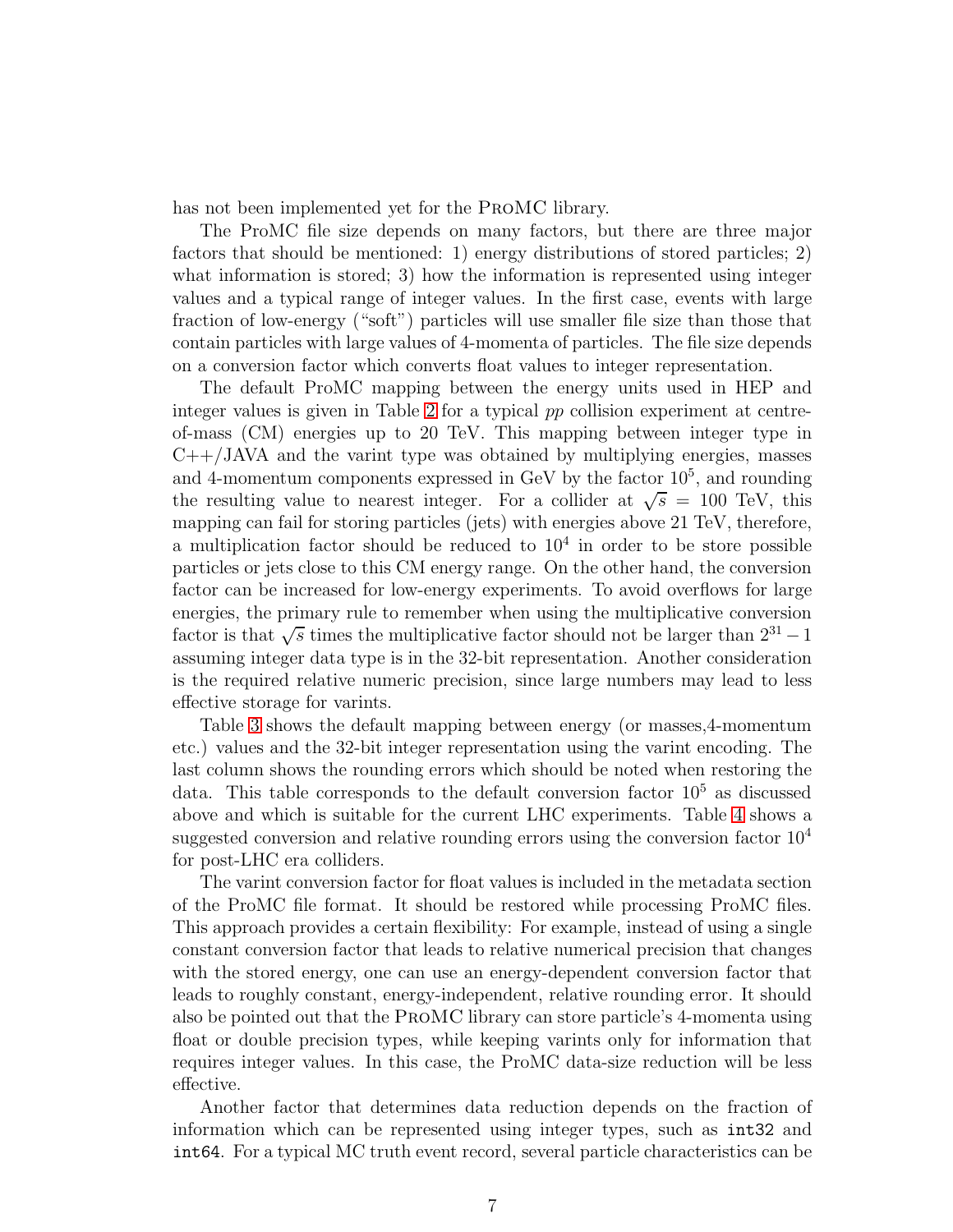written using varints without loosing numeric precision. Such examples include particle ID, status code, 1st and 2th daughter and mother particles. In many cases, their values are small and thus can be represented by only a few bytes using int32.

The current approach to the data reduction by particle experiments is often based on removing particles (or tracks, calorimeter cells, etc.) below some transverse-momentum cut, which is typically 0.2-0.5 GeV for the LHC experiments. Such rejection of the information on final-state particle collisions may not be required for the ProMC files that use a smaller number of bytes to store low-energetic particles.

# *5.1. Working with ProMC files*

The ProMC package can be downloaded from the HepForge web page [\[2](#page-12-1)]. The only required external library is ZLIB [\[13\]](#page-12-12) which is used to organize individual binary messages with separate MC events as discussed in Sect. [5.](#page-3-1)

After installation as discussed in the online manual, an environmental variable "PROMC" pointing to the installation directory should be defined. The installed package contains the directory "\$PROMC/examples" with a number of examples, converters from other formats, as well as with several tools to work with the ProMC files.

Table [5](#page-16-0) lists the tools included in the ProMC package to work with ProMC files. These programs are implemented in PYTHON and stored in the directory "\$PROMC/bin".

As discussed before, the ProMC files are simple ZIP archives, thus they can be unzipped to view the file structure. This can be observed without unpacking individual records as "unzip  $-1$  <ProMC file>". A proper unpacking the ProMC file can be done with the same command but without the option "-l". Each file represents an event record written as the binary file that can be read using the PROTOCOL BUFFERS library.

The ZIP program can also be used to extract any given event. For example, extracting an event 100 and saving it to a file "100.event" will require to run:

```
unzip -p <ProMC file> 100 > 100.event
unzip -p <ProMC file> ProMC.proto > ProMC.proto
```
The last example creates a text file that describes the Protocol Buffers platformneutral layout of the event. Similarly, one can look at the attached logfile and print the number of stored events as:

```
unzip -p <ProMC file> logfile.txt
unzip -p <ProMC file> promc_nevent
```
In these examples, we send the contents of the files "logfile.txt" and "promc\_nevent" via pipe into a Linux shell console.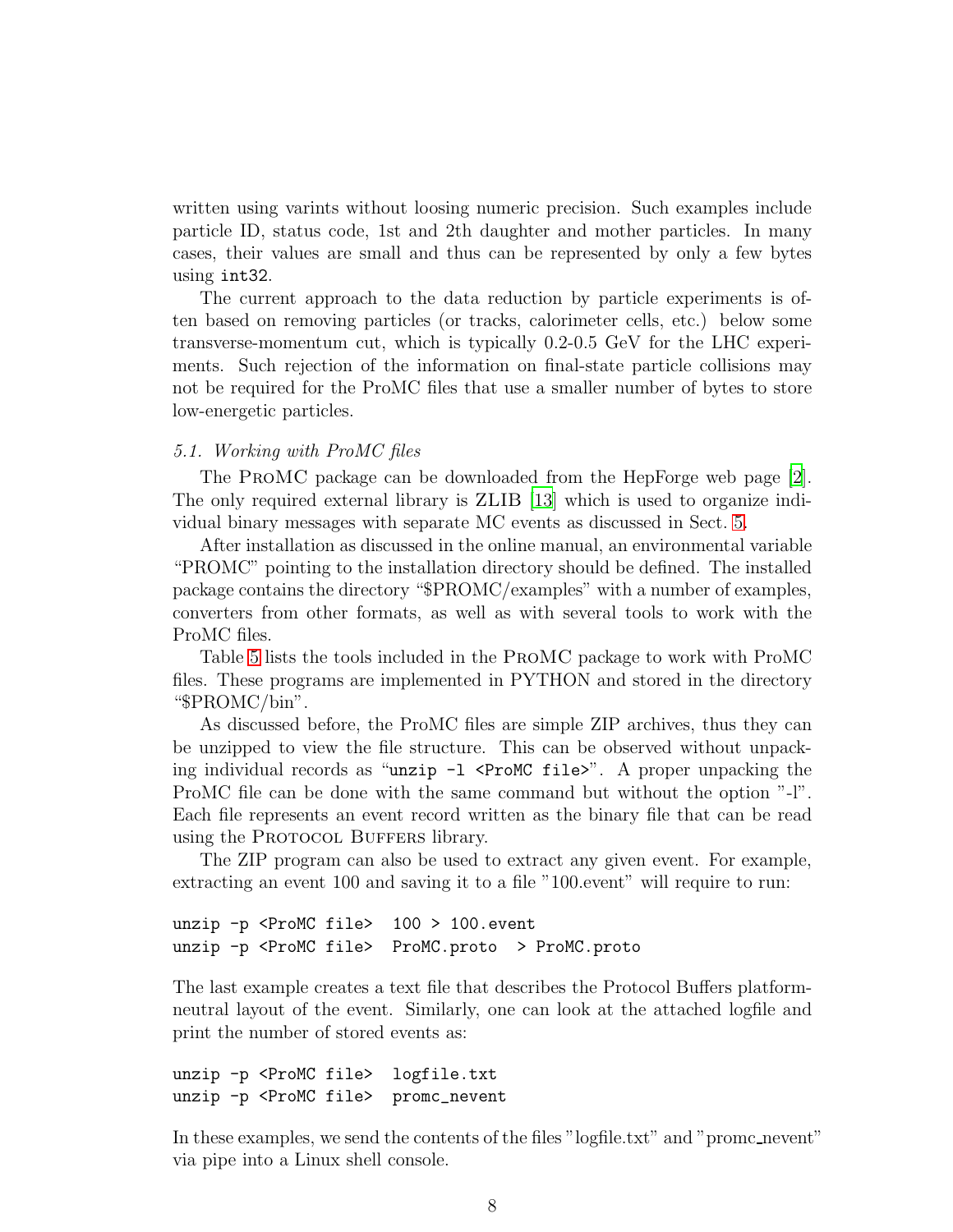Table [6](#page-16-1) lists the converters from/to ProMC format included with the ProMC package. These programs are located in the directory "\$PROMC/examples" and should be compiled for final deployment.

The ProMC files can also be written from FORTRAN programs using an external package called FortranProMC. This package should be downloaded and compiled separately, as long as the original ProMC package is installed. The FortranProMC includes an example that shows how to fill ProMC files using the *PYTHIA6* [\[15\]](#page-13-1) generator. This example can be used to create ProMC files using any FORTRAN-based generator.

## *5.2. Reading ProMC files*

Since ProMC files are self-describing, one can generate analysis codes in C++, JAVA, PYTHON from the available file, even without knowing how data are organized inside the file. For this example, the  $C_{++}$  PROMC library should be installed.

```
promc_info <name>.promc # check information
promc_proto <name>.promc # extracts Protocol Buffers files
promc_code \qquad # create analysis code in C++, JAVA, PYTHON
make \# compiles the C++ code
```
This example shows how to access the information about the existing file using the command promc info. Next, the command promc proto extracts the platform neutral description of data layout in the Protocol Buffers format. Such description files will be located in the directory "proto" and can be used to generate analysis code for reading or writing ProMC files. Finally, the command promc code generates the analysis codes in  $C_{++}$ , PYTHON and JAVA. Such files will be located in the corresponding directories where this command is executed. The execution of the "make" compiles the C++ analysis code.

## *5.3. ProMC browser*

ProMC files can be accessed without any external C++ library using a browser implemented in JAVA. The browser, together with the complete source code, is included in the directory "examples/browser" of the ProMC package which can be downloaded separately from the ProMC web page [\[2\]](#page-12-1).

Figure [2](#page-9-0) shows the browser window with particle records for a specific event. The browser also displays general information about the ProMC file as well as the metadata file included in the ProMC header. The browser can be accessed by either of the following commands:

```
java -jar browser_promc.jar <name>.promc (or)
promc_browser <name>.promc
```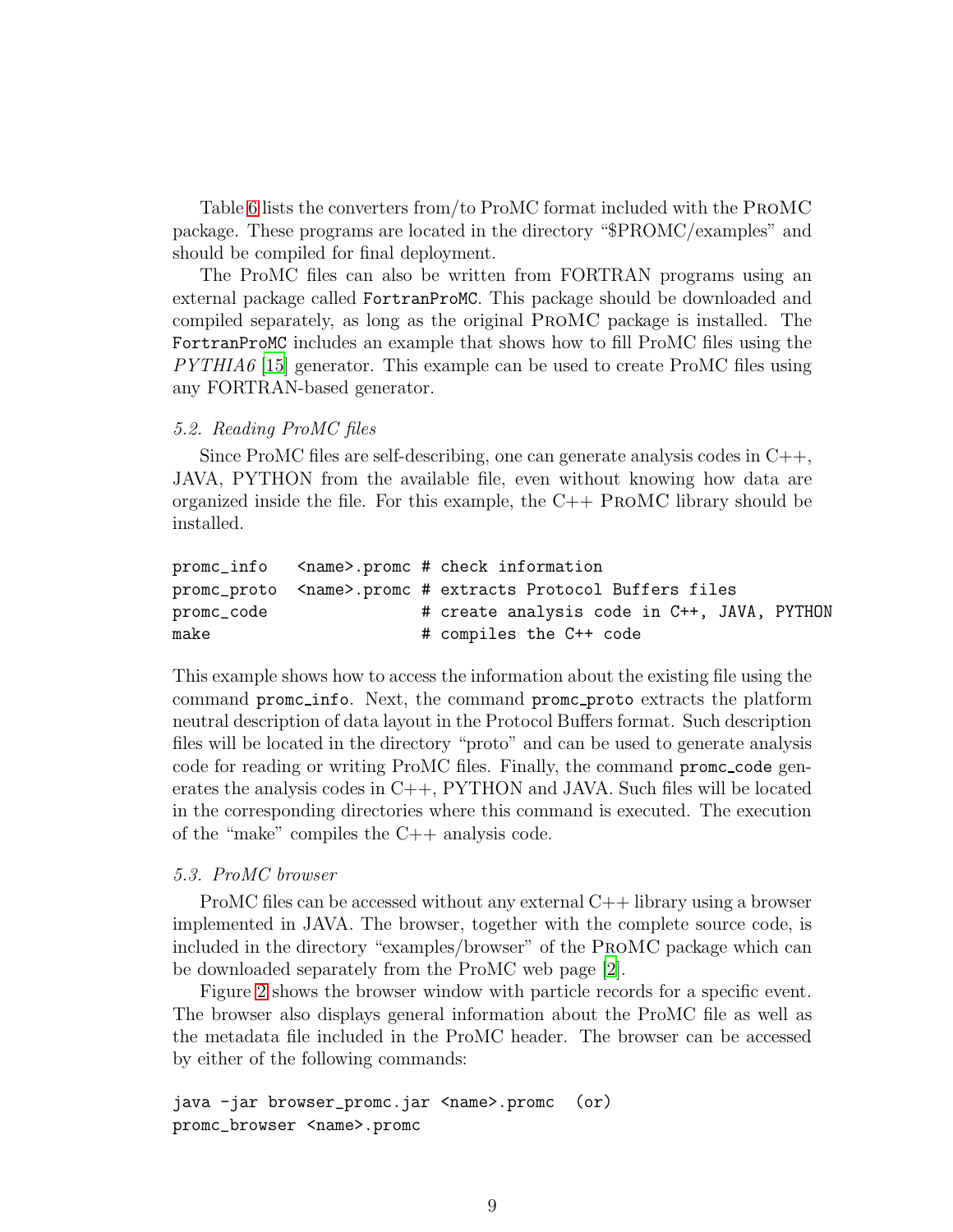| 區                                                   |                           |                         |                         |          |                |                       |                 |                       | <b>ProMC Browser</b> |                    |          |                                |              |                   |                                            |                      |              | $  \times$ |
|-----------------------------------------------------|---------------------------|-------------------------|-------------------------|----------|----------------|-----------------------|-----------------|-----------------------|----------------------|--------------------|----------|--------------------------------|--------------|-------------------|--------------------------------------------|----------------------|--------------|------------|
| File                                                | MetaData Data layout Help |                         |                         |          |                |                       |                 |                       |                      |                    |          |                                |              |                   |                                            |                      |              |            |
|                                                     | ▲                         |                         | Search (Regex Pattern): |          |                |                       |                 |                       |                      |                    |          |                                |              |                   |                                            |                      |              |            |
|                                                     |                           | No                      | Name                    | PID      | Status         | M <sub>1</sub>        | M <sub>2</sub>  | D1                    | D <sub>2</sub>       | Px(G               | PV(G     |                                |              |                   | Pz (G E (GeV) M (GeV) X (mm) Y (mm) Z (mm) |                      |              | T(5)       |
| 14                                                  |                           |                         | Olgenerato              | 90       | 11             | $\Omega$              | $\Omega$        | 0                     | $\Omega$             | $\Omega$           | $\Omega$ |                                |              | 0 14,000 14,000   | $\Omega$                                   | $\Omega$             | 0            | $0 -$      |
| 15                                                  | EventInfo                 |                         | $1p^2+$                 | 2212     | $\overline{4}$ | $\Omega$              | $\Omega$        | 59                    | $\circ$              | $\Omega$           | $\Omega$ |                                |              | 7,000 7,000 0.938 | $\Omega$                                   | $\Omega$             | $\Omega$     | $\Omega$   |
| 6                                                   | <b>Particles</b>          |                         | $2 p^{\wedge}+$         | 2212     | $\overline{4}$ | $\circ$               | $\circ$         | 60                    | $\circ$              | $\Omega$           |          | $0$   -7,000   7,000   0.938   |              |                   | $\Omega$                                   | $\circ$              | $\Omega$     | $\circ$    |
|                                                     |                           | 3s                      |                         | 3        | 21             | 6                     | 6               | 5                     | 0                    | $\Omega$           |          | 0 60 348 60 348                |              | $\Omega$          | $\circ$                                    | $\Omega$             | 0            | $\circ$    |
| 8                                                   |                           |                         | $4s$ ~                  | $-3$     | 21             | $\overline{7}$        | $\Omega$        | 5                     | $\circ$              | $\Omega$           |          | $0$ $-36$ 36.979               |              | $\Omega$          | $\circ$                                    | $\Omega$             | 0            | $\circ$    |
| 9                                                   |                           |                         | $5Z^0$                  | 23       | 22             | 3                     | 4               | 8                     | 8                    | $\Omega$           |          | 0 23.369 97.327                |              | 94.48             | 0                                          | $\Omega$             | 0            | $\circ$    |
| 10                                                  |                           | 6s                      |                         | 3        | 42             | 59                    | 59              | 3                     | 3                    | $\Omega$           |          | 0 60.348 60.348                |              | 0                 | $\circ$                                    | $\Omega$             | 0            | $\circ$    |
| 11                                                  |                           | 7 <sub>a</sub>          |                         | 21       | 41             | 60                    | 60              | 9                     | $\overline{4}$       | $\Omega$           |          | $0$   -95 $ 95.457$            |              | $\Omega$          | 0                                          | $\Omega$             | 0            | 0          |
| 12                                                  |                           |                         | $82^0$                  | 23       | 44             | 5                     | 5               | 61                    | 61                   | 1.63               | $-3.12$  |                                | 23.23 97.357 | 94.48             | $\Omega$                                   | $\Omega$             | 0            | $\Omega$   |
| 13                                                  |                           | 9s                      |                         | 3        | 43             | 7                     | $\Omega$        | 62                    | 62                   | $-1.63$            |          | 3.12 - 58.34 58.448            |              | 0.5               | 0                                          | $\Omega$             | 0            | $\Omega$   |
| 14                                                  |                           | 10 <sub>a</sub>         |                         | 21       | 31             | 14                    | 14              | 12                    | 13                   | $\Omega$           | $\Omega$ |                                | 5 456 5.456  | $\circ$           | $\Omega$                                   | $\Omega$             | 0            | $\Omega$   |
| 15                                                  |                           | 11q                     |                         | 21       | 31             | 15                    | $\Omega$        | 12                    | 13                   | $\Omega$           |          | $0 - 4.186$                    | 4.186        | $\Omega$          | $\Omega$                                   | $\Omega$             | 0            | $\Omega$   |
| 16                                                  |                           | 12 <sub>a</sub>         |                         | 21       | 33             | 10                    | 11              | 16                    | 16<br>17             |                    |          | $-2.846 - 1.939 - 2.708$       | 4.381        | $\Omega$          | $\Omega$<br>$\mathbf{0}$                   | $\Omega$<br>$\Omega$ | 0<br>$\circ$ | $\Omega$   |
| 17                                                  |                           | 13 q<br>14 <sub>a</sub> |                         | 21<br>21 | 33<br>42       | 10 <sup>1</sup><br>22 | 11<br>$\vert$ 0 | 17<br>10 <sup>1</sup> | 10 <sup>1</sup>      | 2.846<br>$\Omega$  |          | 1.939 3.978<br>$0$ 5.456 5.456 | 5.261        | 0<br>$\Omega$     | $\Omega$                                   | $\Omega$             | $\Omega$     | $\circ$    |
| 18                                                  |                           | $15d -$                 |                         | $-1$     | 41             | 23                    | 23              | 18                    | 11                   | $\Omega$           |          | $0 - 9.663$                    | 9.663        | $\Omega$          | $\circ$                                    | $\circ$              | 0            | $\circ$    |
| 19                                                  |                           | 16q                     |                         | 21       | 44             | 12                    | 12              | 21                    |                      | $21$ -3.515 -1.002 |          | $-2.77$                        | 4.586        | O                 | $\Omega$                                   | $\Omega$             | $\Omega$     | $\circ$    |
| 20                                                  |                           | 17 <sub>a</sub>         |                         | 21       | 44             | 13                    | $\overline{13}$ | 25                    | 25                   | 2.725              | 2.108    | 3.79                           | 5.122        | $\circ$           | $\Omega$                                   | $\Omega$             | 0            | $\circ$    |
| 21                                                  |                           |                         | $18d -$                 | $-1$     | 43             | 15                    | $\circ$         | 19                    | 20                   |                    |          | $0.79 - 1.107 - 5.227$         | 5.411        | 0.33              | $\circ$                                    | $\Omega$             | 0            | $\circ$    |
| 22                                                  |                           |                         | $19d -$                 | $-1$     | 51             | 18                    | $\circ$         | 26                    |                      |                    |          | 26 - 0.784 - 2.094 - 4.597     | 5.122        | 0.33              | $\circ$                                    | $\circ$              | $\circ$      | ٥l         |
| 23                                                  |                           | 20g                     |                         | 21       | 51             | 18                    | $\circ$         | 27                    | 27                   |                    |          | $0.489$ $0.678$ -1.485         | 1.704        | $\circ$           | $\Omega$                                   | $\Omega$             | $\Omega$     | $0 -$      |
|                                                     | $\overline{\phantom{a}}$  |                         |                         |          |                |                       |                 |                       |                      |                    |          |                                |              |                   |                                            |                      |              |            |
| 7/57Mb<br>ProMC version=2 Total events=1000 Event=5 |                           |                         |                         |          |                |                       |                 |                       |                      |                    |          |                                |              |                   |                                            |                      |              |            |

<span id="page-9-0"></span>Figure 2: A JAVA browser for ProMC files with events from a MC generator. The upper field is a search for a given particle name.

where  $\langle$ name>.promc is a ProMC file with the extension .promc.

A ProMC file can also be accessed via URL links without the need to download the file on the hard drive. This can be done by revising the above commands to the following:

```
java -jar browser_promc.jar <file URL> (or)
promc_browser <file_URL>
```
The above example can be used to view event records from leading-order parton-shower MC simulations. Next-to-leading order event generators typically have a few particles from hard interactions, but the event records contain additional information on event weights. In this case, one should use the following syntax:

```
java -cp browser_promc.jar probrowser.NLO <file URL> (or)
promc_browser_nlo <name>.promc
```
Unlike leading-order parton-shower Monte Carlo models, this brings up a window which can be used to view an array of weights representing uncertainties on predictions. More information about how to store events in the ProMC files from NLO event generators is given in Ref. [\[16](#page-13-2)].

The ProMC browser can also display information on separate events, platformindependent data layout files and logfiles (if such files are embedded into the ProMC file structure).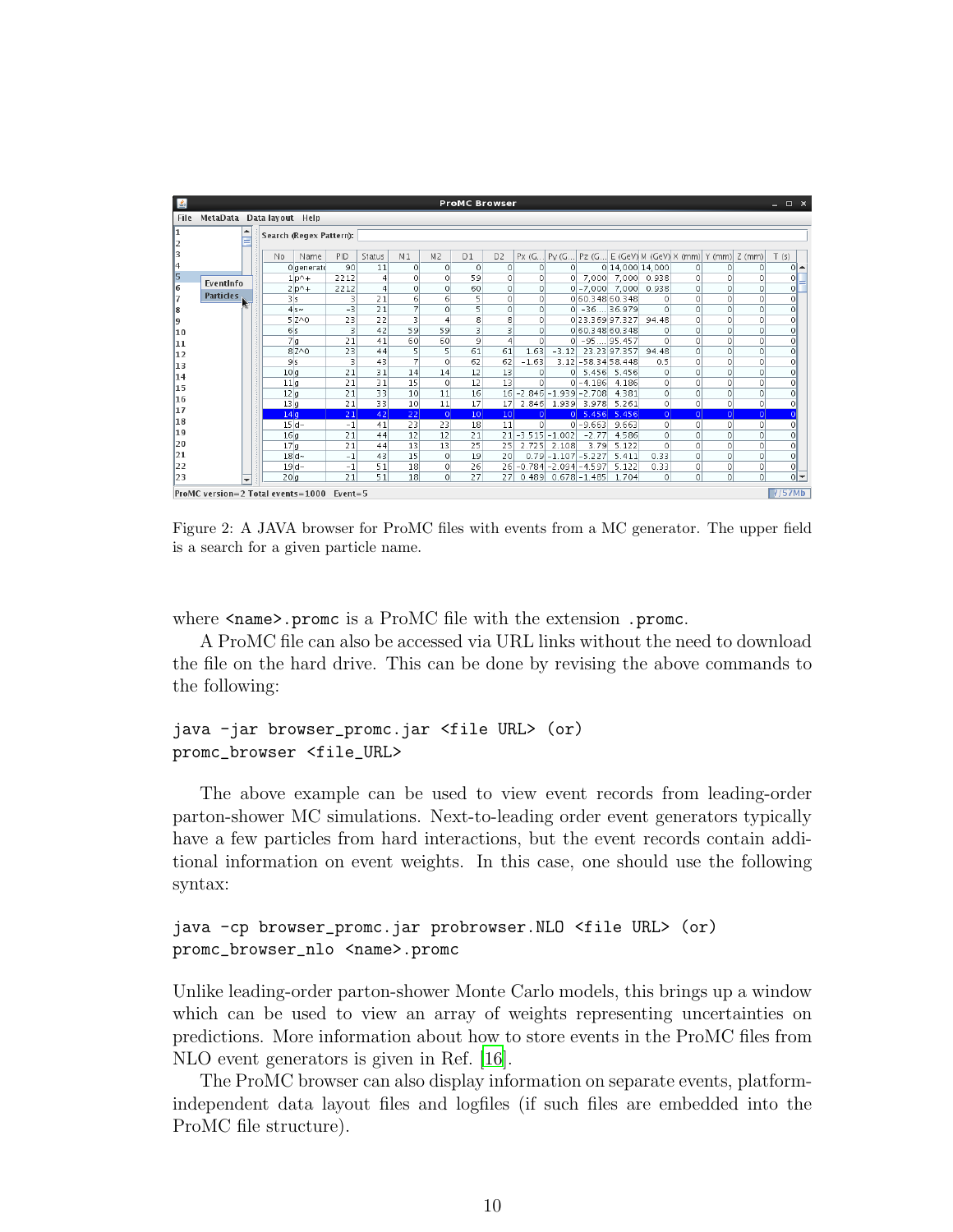#### 6. ProMC usage and documentation

The ProMC library was used for the Snowmass 2013 community studies in order to store truth and DELPHES [\[17](#page-13-3), [18](#page-13-4)] MC events in a compact binary form on the web servers for HEP community The DELPHES version 3.10 fast simulation [\[18\]](#page-13-4) can read the ProMC files with the truth records and convert such files to reconstructed events. Due to its compactness and fast read speed, ProMC is used for the HepSim repository [\[16](#page-13-2)] with data from theoretical computations. This file repository includes MC events from leading-order parton-shower generators as well as weighted events from next-to-leading order QCD calculations.

Since ProMC is implemented as a simple, self-containing library, it was deployed on a number of platforms including high-performance computers, such as IBM BlueGene/Q, located at the Argonne Leadership Computing Facility, the description of which is beyond the scope of this paper. The ProMC library is installed on CERN AFS and, at this moment, under tests within the ATLAS collaboration.

A number of examples illustrating how to read and write the ProMC files is given on the ProMC web page [\[2\]](#page-12-1). The web page includes several examples of how to read, write and manipulate with ProMC files using several programming languages: C++, JAVA and PYTHON. Some basic information on stored data can also be extracted using PHP and other languages that can use the PROTOCOL BUFFERS library.

For C++ and PYTHON examples of reading and writing data, ROOT/PyROOT can be used for graphical visualization. There are also examples which illustrate how to read data using JYTHON, the PYTHON language implemented in JAVA. In this case, no platform specific libraries are used to read and display the data. In case of JAVA or JYTHON, SCaVis [\[9,](#page-12-10) [10](#page-12-8)] and Jas [\[19\]](#page-13-5) JAVA-based analysis environments can be used for visual representation of data (histograms, scatter plots etc.). There is also an example which shows the random access capability of the ProMC format and how to access certain events from a network without reading the entire ProMC file. In addition, a few examples are given which illustrate how to fill ProMC files directly from the PYTHIA 8 [\[14\]](#page-13-0) MC generator or from HEPMC files.

## *6.1. Current limitations*

The current prototype version of the ProMC library is 1.3. The file-size limitation of this version for both the ProMC 1.3 files and Protocol Buffers messages is given by the ZLIB archive library, which is  $2^{32} - 1$  bytes (or 4 GB minus 1 byte). In order to handle larger files, other libraries supporting ZIP archives should be implemented. It should be pointed out that the 4 GB restriction does not limit the usage of the current ProMC prototype library for production: The information stored in a 4 GB ProMC file is equivalent to that stored in a 32 GB of uncompressed LHEF, and such large LHEF files are unpractical for real usage.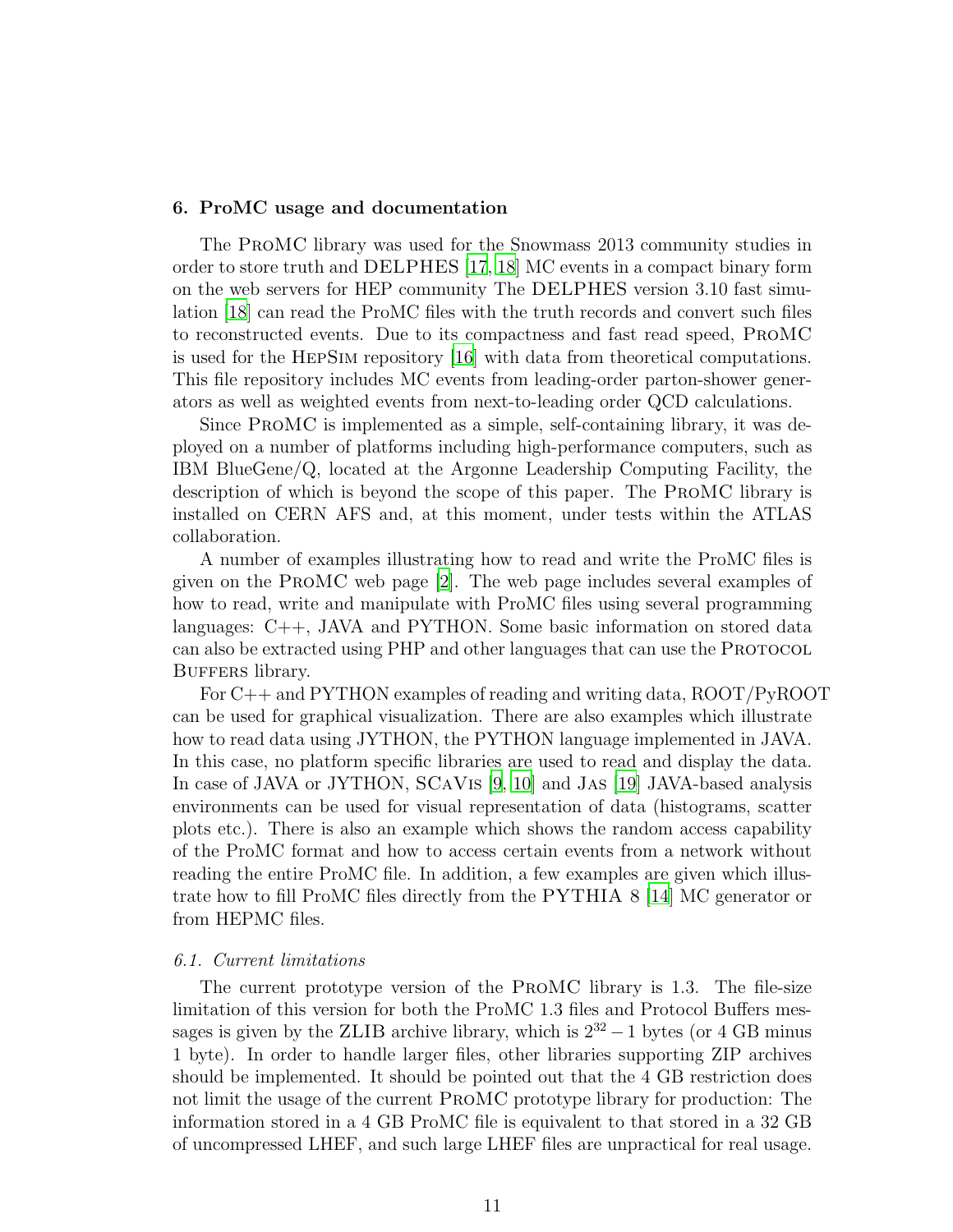Generally, there is no limit on the number of files stored in the ProMC files. The ProMC files can hold any number of events that can be read by PYTHON or JAVA. However, it was observed that the ZIPIOS $++$  [\[12\]](#page-12-11) package used for the standard C++ iostreams has a limit of 65520 entries. This limitation is a consequence of the chosen ZIPIOS $++$  library to read ProMC entries in  $C++$ programs, rather than a principle limitation of the ProMC format. This problem will be corrected in future.

### 7. Conclusion

The ProMC C++ library [\[2\]](#page-12-1) is available for download and testing. The current version of this library is 1.31. Although it is an early-stage prototype, the ProMC library has already been used in a number of projects as discussed in this paper. ProMC has a potential to be an important file format for current and future experiments since it leads to small file sizes which are suitable for effective data storage, has fast data access, and supports multiple programming languages.

# Acknowledgements

One of us (S.C.) would like to thank J. Proudfoot for a discussion. The submitted manuscript has been created by UChicago Argonne, LLC, Operator of Argonne National Laboratory ("Argonne"). Argonne, a U.S. Department of Energy Office of Science laboratory, is operated under Contract No. DE-AC02- 06CH11357. This research used resources of the Argonne Leadership Computing Facility at Argonne National Laboratory, which is supported by the Office of Science of the U.S. Department of Energy under contract DE-AC02-06CH11357.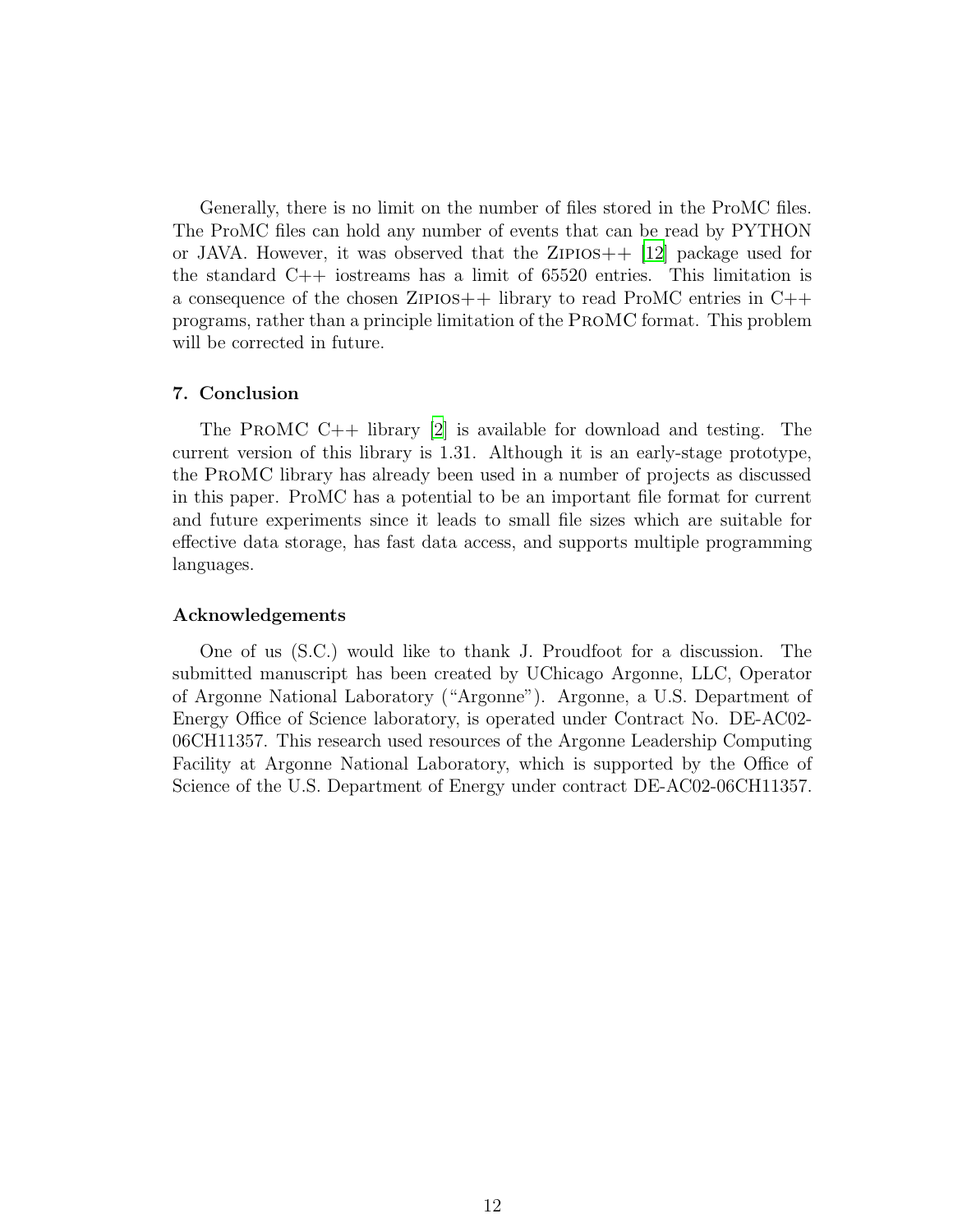- <span id="page-12-0"></span>[1] HEP Community Summer Study (Snowmass), <http://www.snowmass2013.org/> (2013).
- <span id="page-12-1"></span>[2] S. Chekanov, Next generation input-output data format for HEP using Google's protocol buffers, contributed Papers Submitted to the Snowmass 2013 Study. SNOW13-00090. Project URL: <http://promc.hepforge.org/> (2013). [arXiv:1306.6675](http://arxiv.org/abs/1306.6675).
- <span id="page-12-2"></span>[3] I. Antcheva, et al., ROOT: A C++ framework for petabyte data storage, statistical analysis and visualization, Comput. Phys. Commun. 180 (2009) 2499–2512. [doi:10.1016/j.cpc.2009.08.005](http://dx.doi.org/10.1016/j.cpc.2009.08.005).
- <span id="page-12-3"></span>[4] M. Dobbs, J. Hansen, L. Garren, L. Sonnenschein, HEPMC User Manual, <http://lcgapp.cern.ch/project/simu/HepMC/>.
- <span id="page-12-4"></span>[5] L. Garren, P. Lebrun, StdHep. A common output format for Monte Carlo events, <http://cepa.fnal.gov/psm/stdhep/>.
- <span id="page-12-5"></span>[6] S. Belov, L. Dudko, D. Kekelidze, A. Sherstnev, HepML, an XMLbased format for describing simulated data in high energy physic, Comput. Phys. Commun. 181 (2010) 1758. [arXiv:1001.2576](http://arxiv.org/abs/1001.2576), [doi:10.1016/j.cpc.2010.06.026](http://dx.doi.org/10.1016/j.cpc.2010.06.026).
- <span id="page-12-6"></span>[7] J. Alwall, A. Ballestrero, P. Bartalini, S. Belov, E. Boos, et al., A Standard format for Les Houches event files, Comput. Phys. Commun. 176 (2007) 300. [arXiv:hep-ph/0609017](http://arxiv.org/abs/hep-ph/0609017), [doi:10.1016/j.cpc.2006.11.010](http://dx.doi.org/10.1016/j.cpc.2006.11.010).
- <span id="page-12-7"></span>[8] Google, Protocol buffers. google's data interchange format, <http://code.google.com/apis/protocolbuffers/> (2008).
- <span id="page-12-10"></span>[9] S. Chekanov, SCaVis. Scientific Computation and Visualization Environment, <http://jwork.org/scavis/> (2013).
- <span id="page-12-8"></span>[10] S. Chekanov, Scientific data analysis using Jython Scripting and Java, Springer-Verlag, London, 2010, iSBN 978-1-84996-286-5, e-ISBN 978-1- 84996-287-2.
- <span id="page-12-9"></span>[11] J. Ebke, P. Waller, The A4 project: physics data processing using the Google protocol buffer library, Journal of Physics Conference Series 396 (2) (2012) 022012. [arXiv:1208.1600](http://arxiv.org/abs/1208.1600), [doi:10.1088/1742-6596/396/2/022012](http://dx.doi.org/10.1088/1742-6596/396/2/022012).
- <span id="page-12-11"></span>[12] Zipios++. A library for reading and writing Zip files using standard  $C_{++}$ iostreams, <http://zipios.sourceforge.net/> (2013).
- <span id="page-12-12"></span>[13] G. Roelofs, M. Adler, ZLIB 1.2.8. A compressing file-I/O Library), <http://www.zlib.net/> (1996).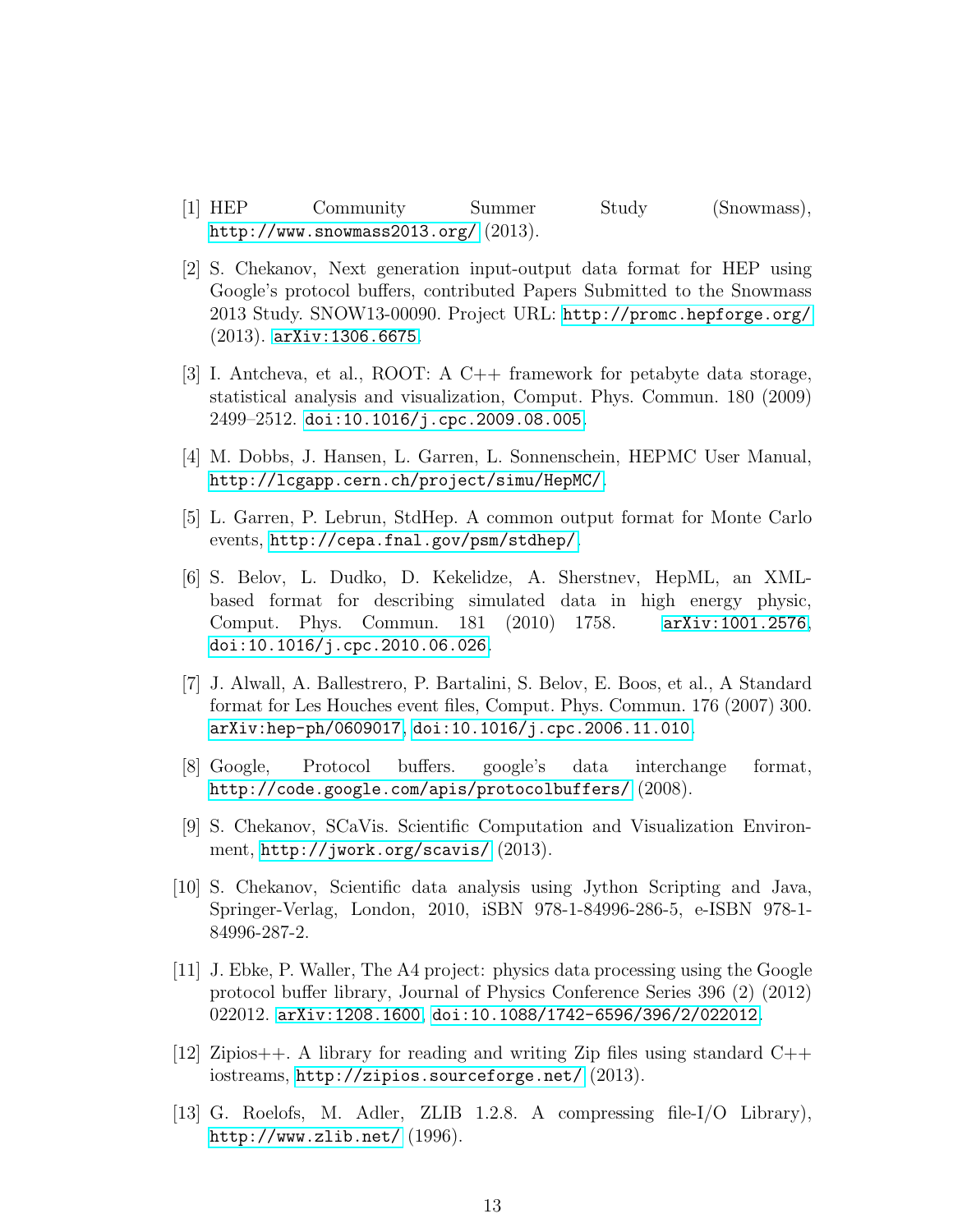- <span id="page-13-0"></span>[14] T. Sjostrand, S. Mrenna, P. Z. Skands, A Brief Introduction to PYTHIA 8.1, Comput. Phys. Commun. 178 (2008) 852. [arXiv:0710.3820](http://arxiv.org/abs/0710.3820), [doi:10.1016/j.cpc.2008.01.036](http://dx.doi.org/10.1016/j.cpc.2008.01.036).
- <span id="page-13-1"></span>[15] T. Sjostrand, S. Mrenna, P. Z. Skands, PYTHIA 6.4 Physics and Manual, JHEP 05 (2006) 026. [arXiv:hep-ph/0603175](http://arxiv.org/abs/hep-ph/0603175).
- <span id="page-13-2"></span>[16] S. Chekanov, HepSim: a repository with predictions for high-energy physics experiments, project URL: <http://atlaswww.hep.anl.gov/asc/hepmc/> (2014). [arXiv:1403.1886](http://arxiv.org/abs/1403.1886).
- <span id="page-13-3"></span>[17] S. Ovyn, X. Rouby, V. Lemaitre, DELPHES, a framework for fast simulation of a generic collider experiment, Tech. rep. (2009). [arXiv:0903.2225](http://arxiv.org/abs/0903.2225).
- <span id="page-13-4"></span>[18] J. de Favereau, C. Delaere, P. Demin, A. Giammanco, V. Lemaitre, et al., DELPHES 3, A modular framework for fast simulation of a generic collider experiment (2013). [arXiv:1307.6346](http://arxiv.org/abs/1307.6346).
- <span id="page-13-5"></span>[19] A. Johnson, A java based analysis environment JAS, <http://jas.freehep.org/jas3/> (1996).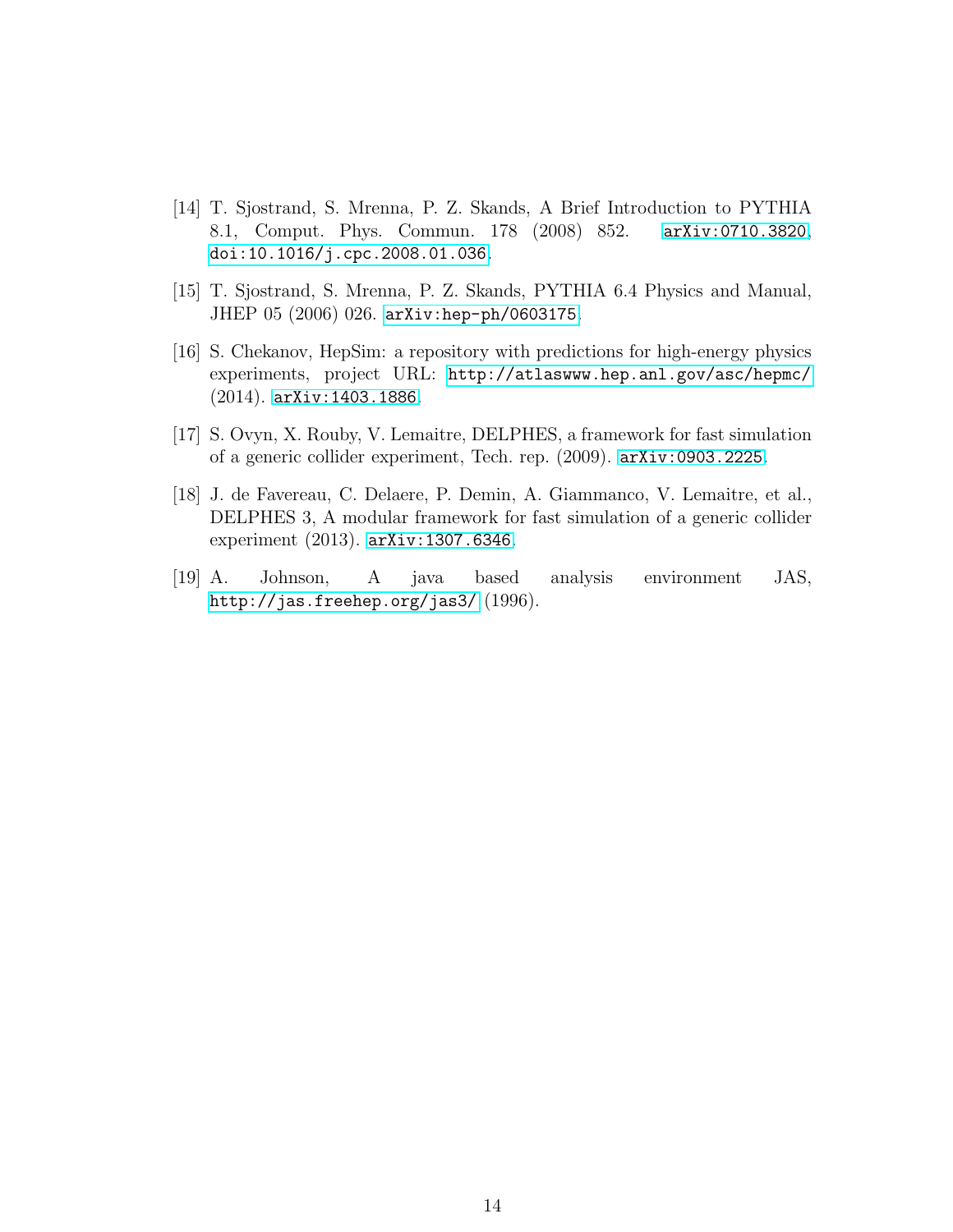# Tables

| File format       | File size (in MB) | Read speed (in seconds) |                         |                           |  |  |
|-------------------|-------------------|-------------------------|-------------------------|---------------------------|--|--|
|                   |                   | $( ) +$                 | <b>JAVA VM</b>          | <b>JYTHON</b>             |  |  |
| PROMC             | 307               | 15.8                    | $11.7,\overline{12.1*}$ | $33.3, \overline{34.6^*}$ |  |  |
| ROOT              | 423               | 20.4                    |                         |                           |  |  |
| <b>LHEF</b>       | 2472              | 84.7                    | $9.0, 9.6*$             |                           |  |  |
| <b>HEPMC</b>      | 2740              | 175.1                   |                         |                           |  |  |
| LHEF $(gzip)$     | 712               |                         |                         |                           |  |  |
| HEPMC(gzip)       | 1021              |                         |                         |                           |  |  |
| LHEF $(bzip2)$    | 552               |                         |                         |                           |  |  |
| HEPMC(bzip2)      | 837               |                         |                         |                           |  |  |
| $LHEF$ ( $lzma$ ) | 513               |                         |                         |                           |  |  |
| HEPMC(lzma)       | 802               |                         |                         |                           |  |  |

<span id="page-14-0"></span>Table 1: Typical file sizes for 10,000  $t\bar{t}$  events generated for a pp colliders at  $\sqrt{s} = 14$  TeV. The table also shows the read speed using a  $C_{++}$ , JAVA and JYTHON (the Python language implemented in JAVA and running inside the JVM). The ROOT uses Double32 t for float values and the default compression. For all tests, the memory cache on Linux was cleared to avoid the data caching. The programs were tested on  $\text{Intel(R)} \text{ Xeon(R)}$  CPU X5660 @ 2.80GHz. In case of  $C_{++}$ , the benchmark program reads complete particle records using the appropriate ROOT or ProMC file libraries. The numbers indicated with asterisks give the read speed for tests that take into accoung the intialization of the JVM before file processing. In the case of LHEF file format and JAVA benchmark, the program parses all lines and tokenizes the strings, without attempting to build MC particle records, therefore, this test may not be accurate. The read speed for the test programs implemented in PYTHON (written in C) is discussed in the text.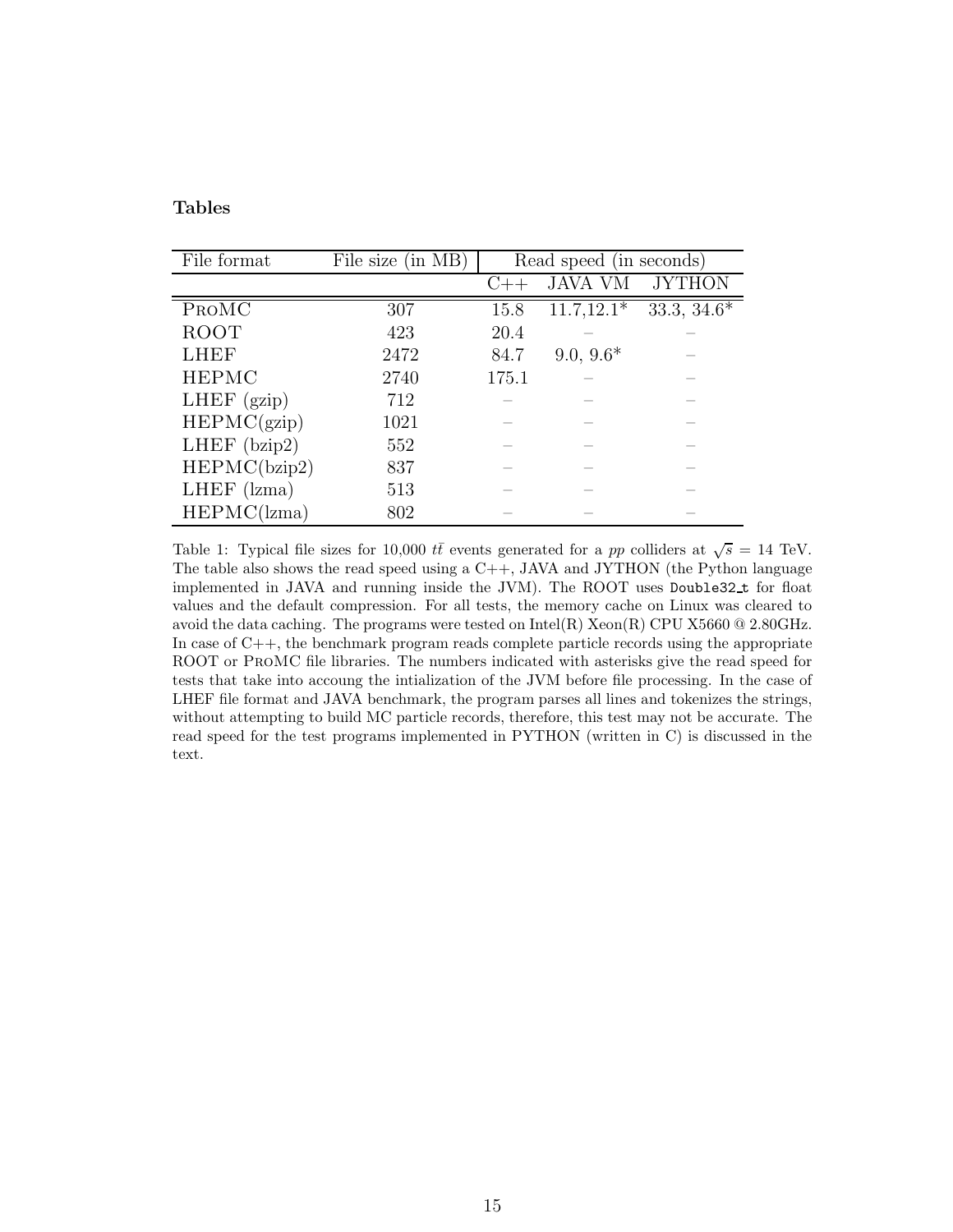| Energy             | integer representation Nr of bytes |   |
|--------------------|------------------------------------|---|
| $0.01 \text{ MeV}$ | $\overline{1}$                     |   |
| $0.1 \text{ MeV}$  | 10                                 |   |
| 1 MeV              | 100                                | 2 |
| $1 \text{ GeV}$    | 100 000                            |   |
| $1 \text{ TeV}$    | 100 000 000                        | x |
| $20 \text{ TeV}$   | 2000 000 000                       |   |

<span id="page-15-0"></span>Table 2: The default ProMC mapping between energy units and  $C++/JAVA$  integer representation when using the int64 varint type of the PROTOCOL BUFFERS library, together with the number of bytes used for the encoding.

| Gev)<br>Energy | int representation | $(in \%)$<br>Rounding error |
|----------------|--------------------|-----------------------------|
| 0.0001         | 10                 | 10                          |
| 0.001          | 100                |                             |
| 0.01           | 1,000              | 0.1                         |
| 0.1            | 10,000             | 0.01                        |
| 1              | 100,000            | 0.001                       |
| 10             | 1,000,000          | 0.0001                      |
| 100            | 10,000,000         | 0.00001                     |
| 1,000          | 100,000,000        | 0.000001                    |
| 10,000         | 1,000,000,000      | 0.0000001                   |
| 21,474         | 2,147,483,647      | 0.00000005                  |

<span id="page-15-1"></span>Table 3: The mapping between energy values (in GeV) and  $C++/JAVA$  integer representation using the int64 varint type of the PROTOCOL BUFFERS library and the multiplicative factor 10<sup>5</sup> in the default ProMC varint conversion. The last column shows the relative rounding errors for the varint conversion.

| Energy (Gev) | int representation | Rounding error (in $\%$ ) |
|--------------|--------------------|---------------------------|
| 0.001        | 10                 | 10                        |
| 0.01         | 100                |                           |
| 0.1          | 1,000              | 0.1                       |
| 1            | 10,000             | 0.01                      |
| 10           | 100,000            | 0.001                     |
| 100          | 1,000,000          | 0.0001                    |
| 1,000        | 10,000,000         | 0.00001                   |
| 10,000       | 100,000,000        | 0.000001                  |
| 100,000      | 1,000,000,000      | 0.0000001                 |
| 214,744      | 2,147,483,647      | 0.00000005                |

<span id="page-15-2"></span>Table 4: Suggested mapping between energy values (in GeV) and C++/JAVA integer representation using the int64 varint type of the PROTOCOL BUFFERS library and the multiplicative factor 10<sup>4</sup> for colliders with the center-of-mass energies above  $\sqrt{s} = 20$  but below  $\sqrt{s} = 200-400$ TeV. The last column lists the relative rounding errors for the varint conversion.